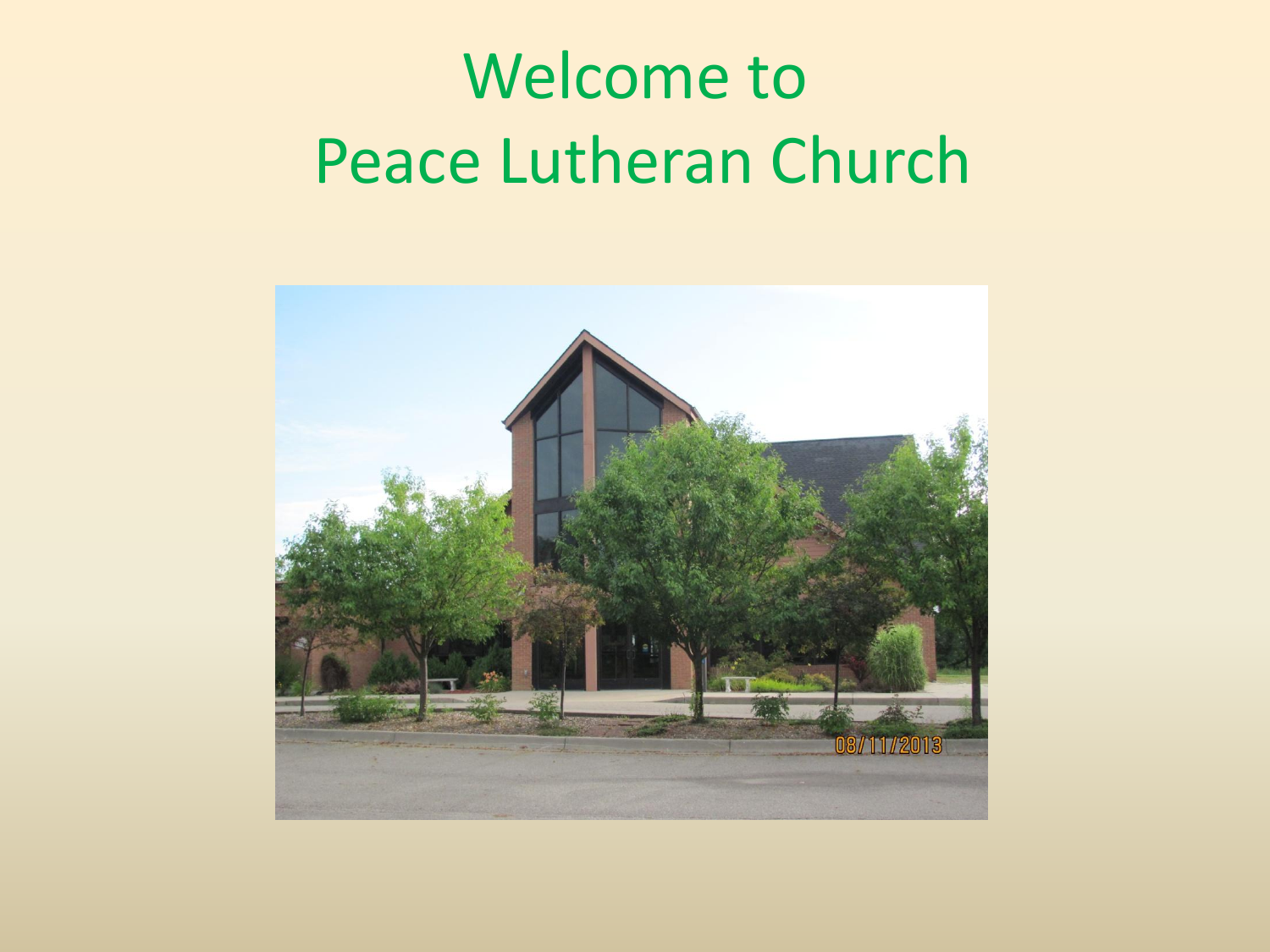# June 19, 2022



# Second Sunday in Pentecost Pastor Dave Augenstein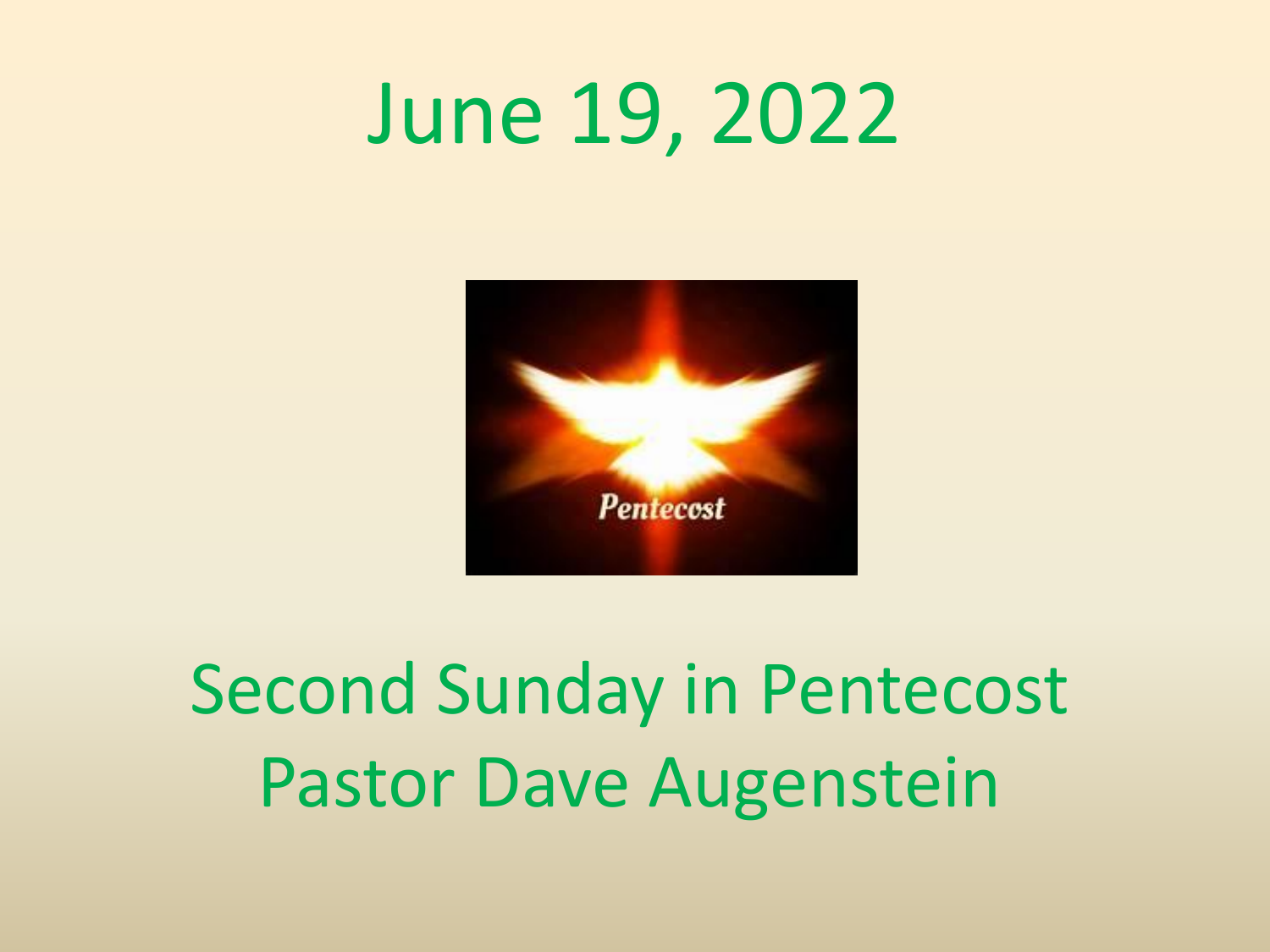## Today's Activities



#### Worship at 9:30 am, Worship Gathering after Worship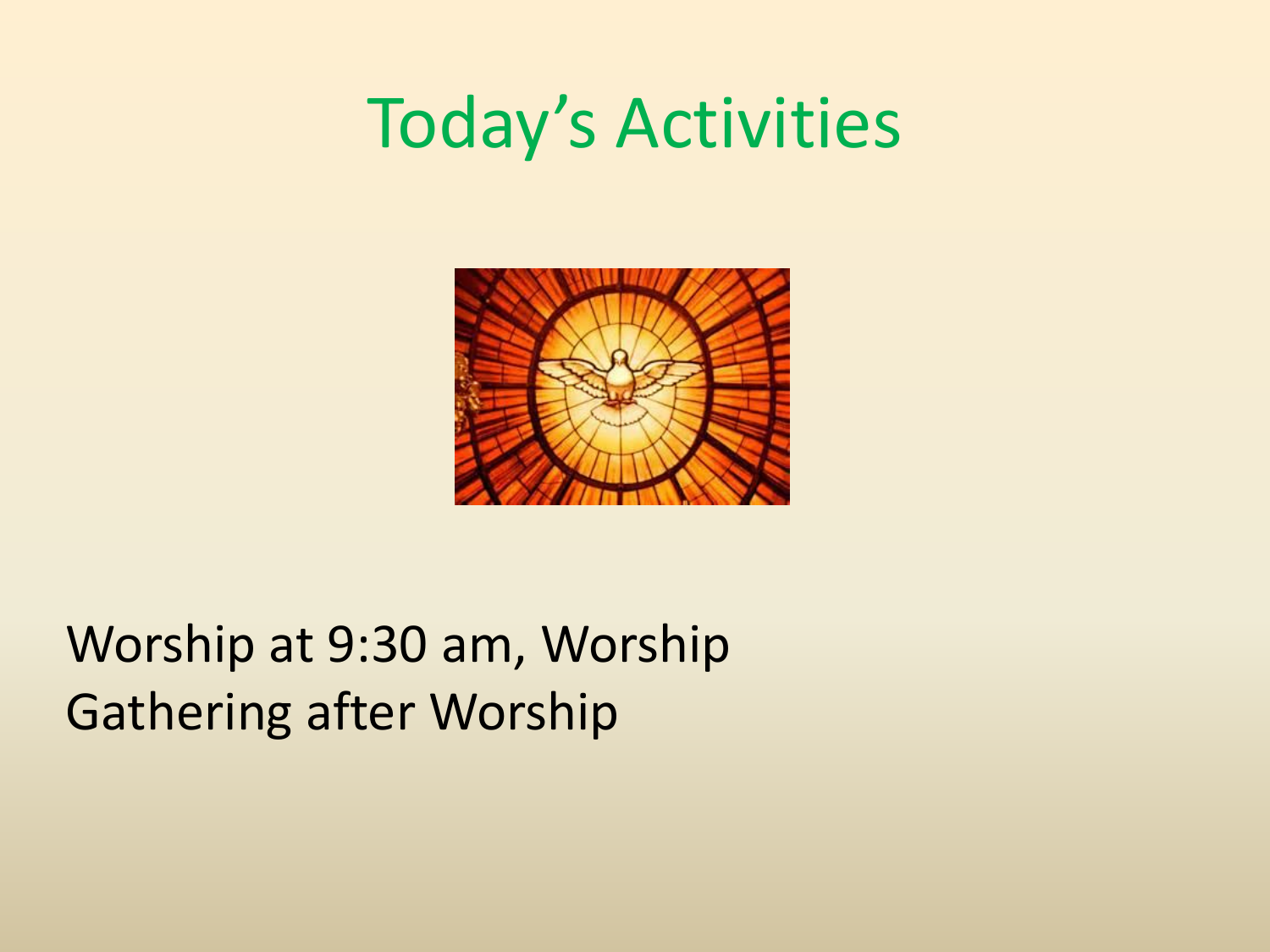Meetings this week, June 19 to June 25



#### Tuesday, June 21, Ladies Night at Eaton Pub 6:00 pm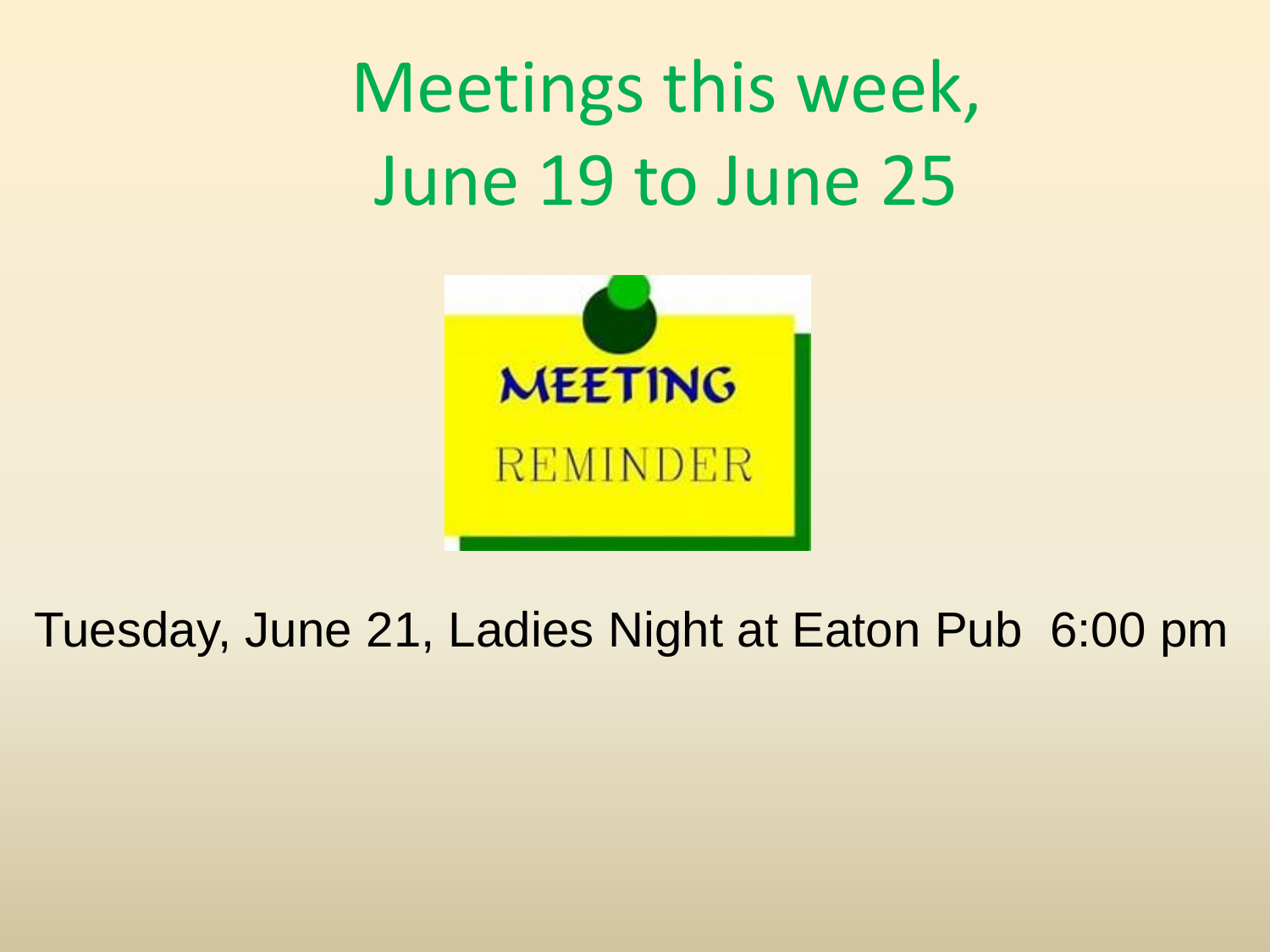# Ladies of Peace night out



The Ladies of Peace Lutheran will be going out for dinner on June 21. We will meet at Eaton Pub at 6:00. Please join us.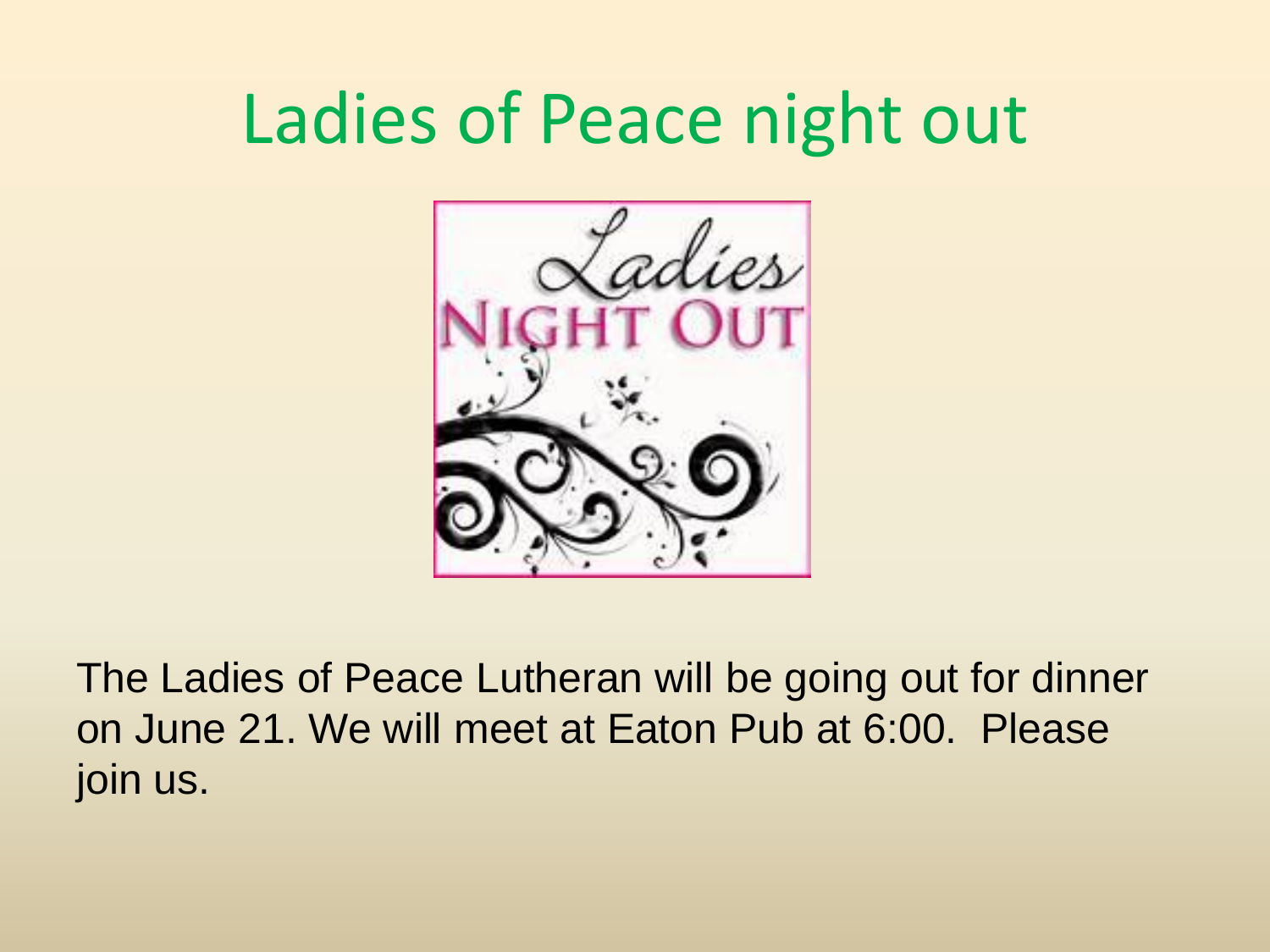# Out door Worship



During the Summer, Peace Lutheran will be offering Outdoor Worship Services. The first will be on June 26<sup>th</sup> at our usual time of 9:30 am. The second opportunity will be on July 24<sup>th</sup> and the third on August 21<sup>st</sup>. Please plan on joining us for these worship experiences.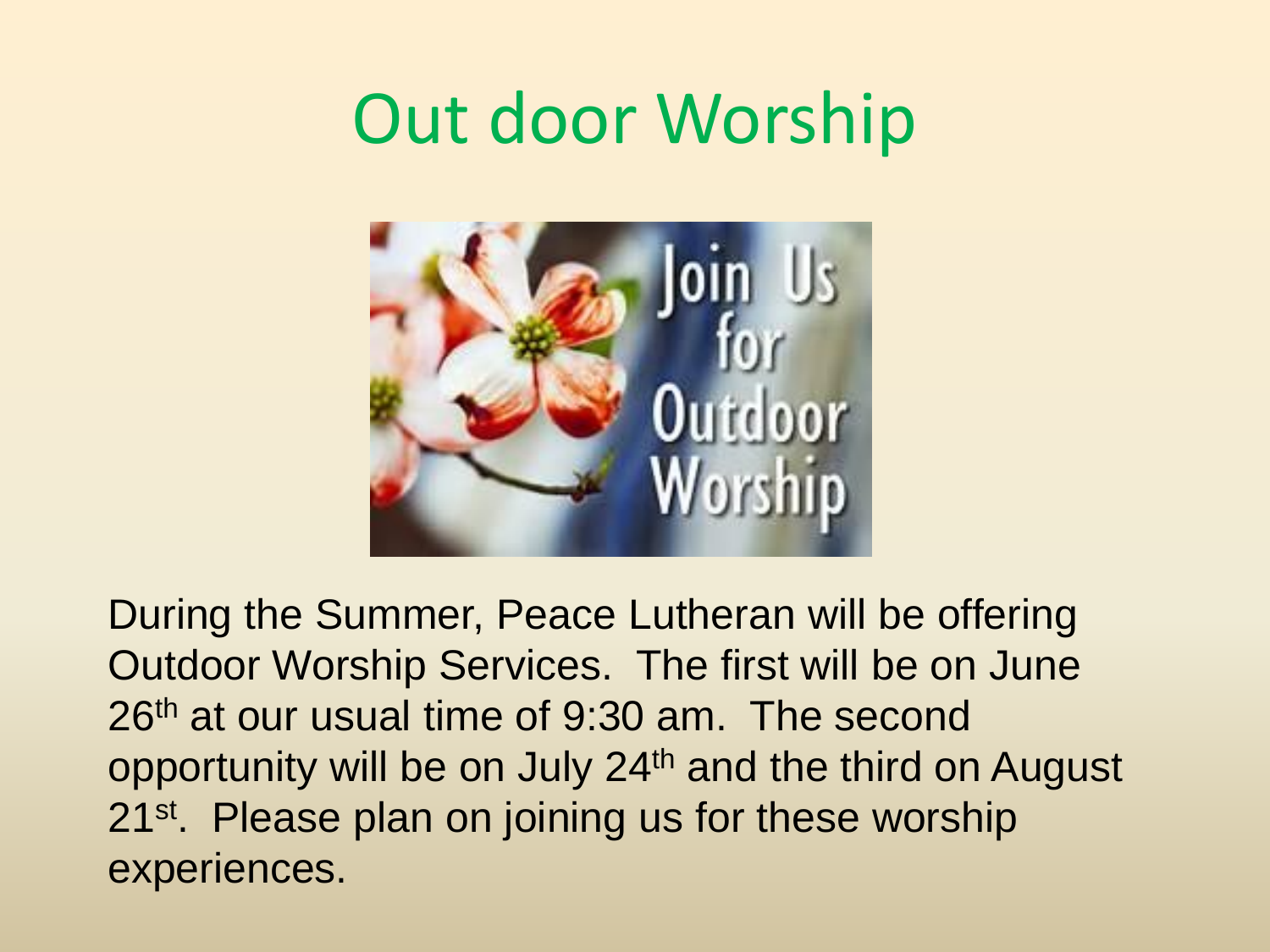# Helping Hands Ministry





The Community Action Team will be collecting donations to support Helping Hands, our local food pantry. For the month of June we will be collecting cereal. A basket has been placed in the gathering area in front of their bulletin board for your donations. Last month we collected enough cake mixes and frosting for 25 cakes. Thank you for your support.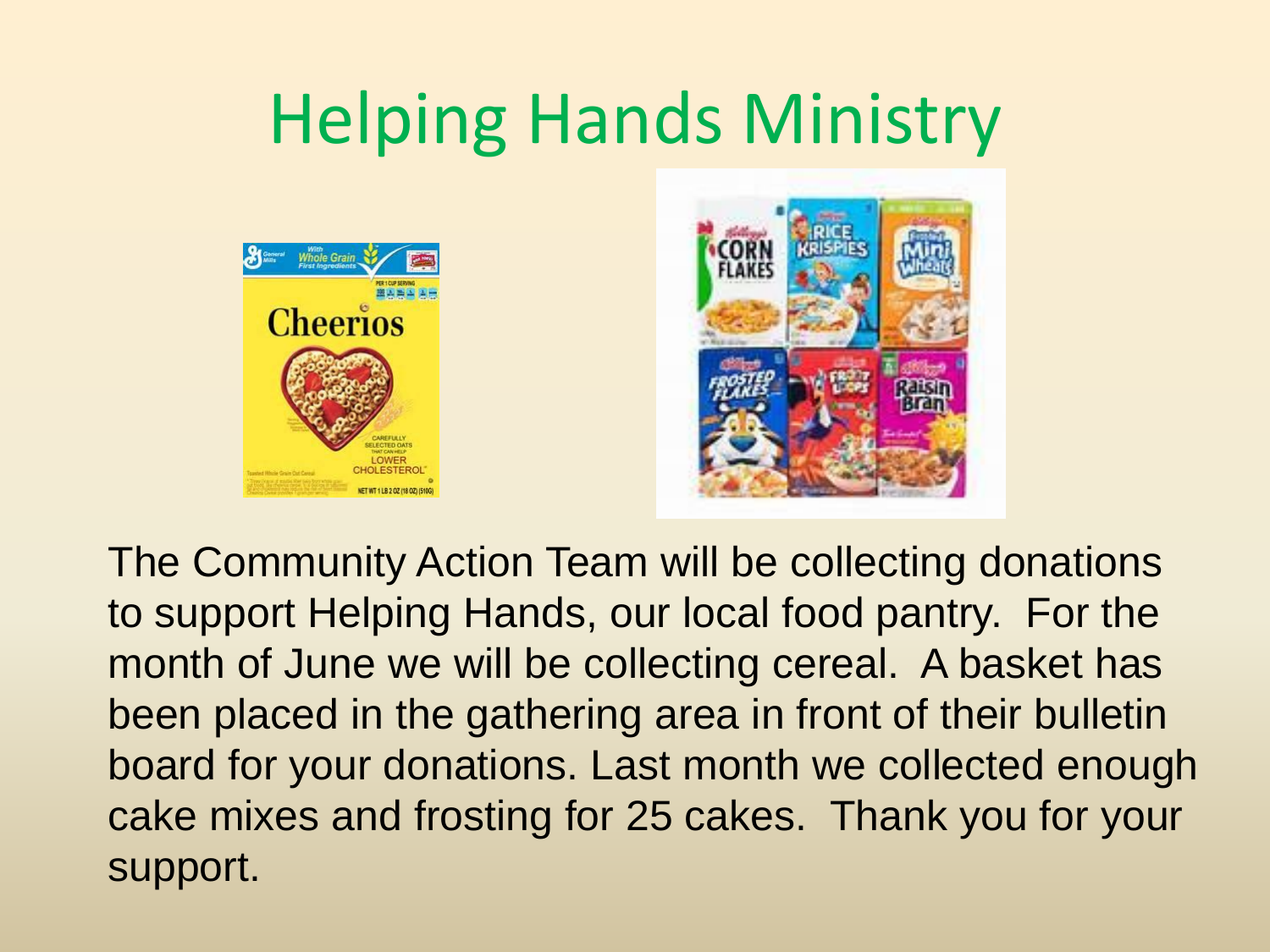### Birthdays this week



#### Del Leffler, Monday, June 20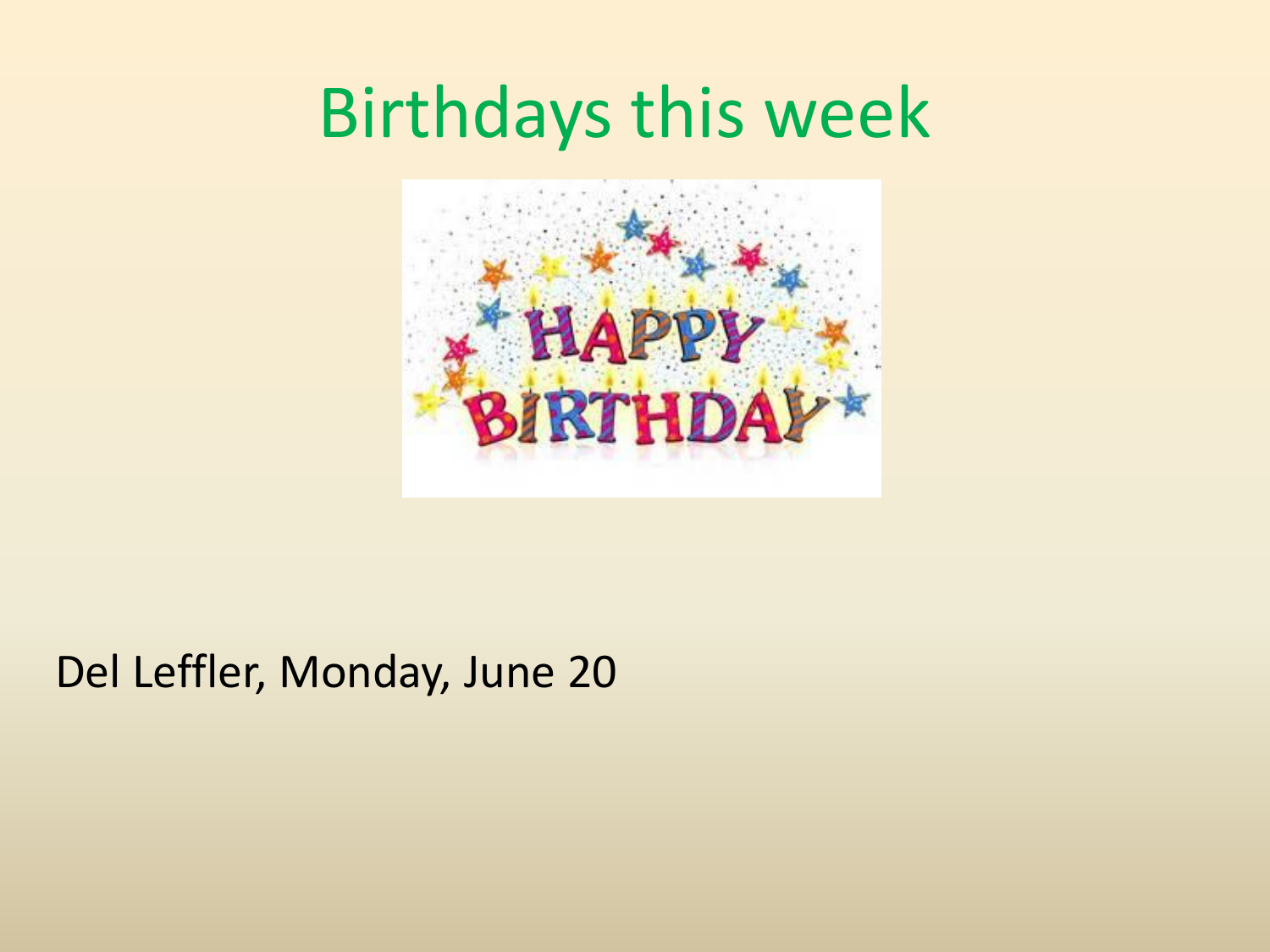### Anniversaries this week



#### Pastor Neil and Sandy Brady, Sunday, June 19 John and Barb Thiel, Sunday, June 19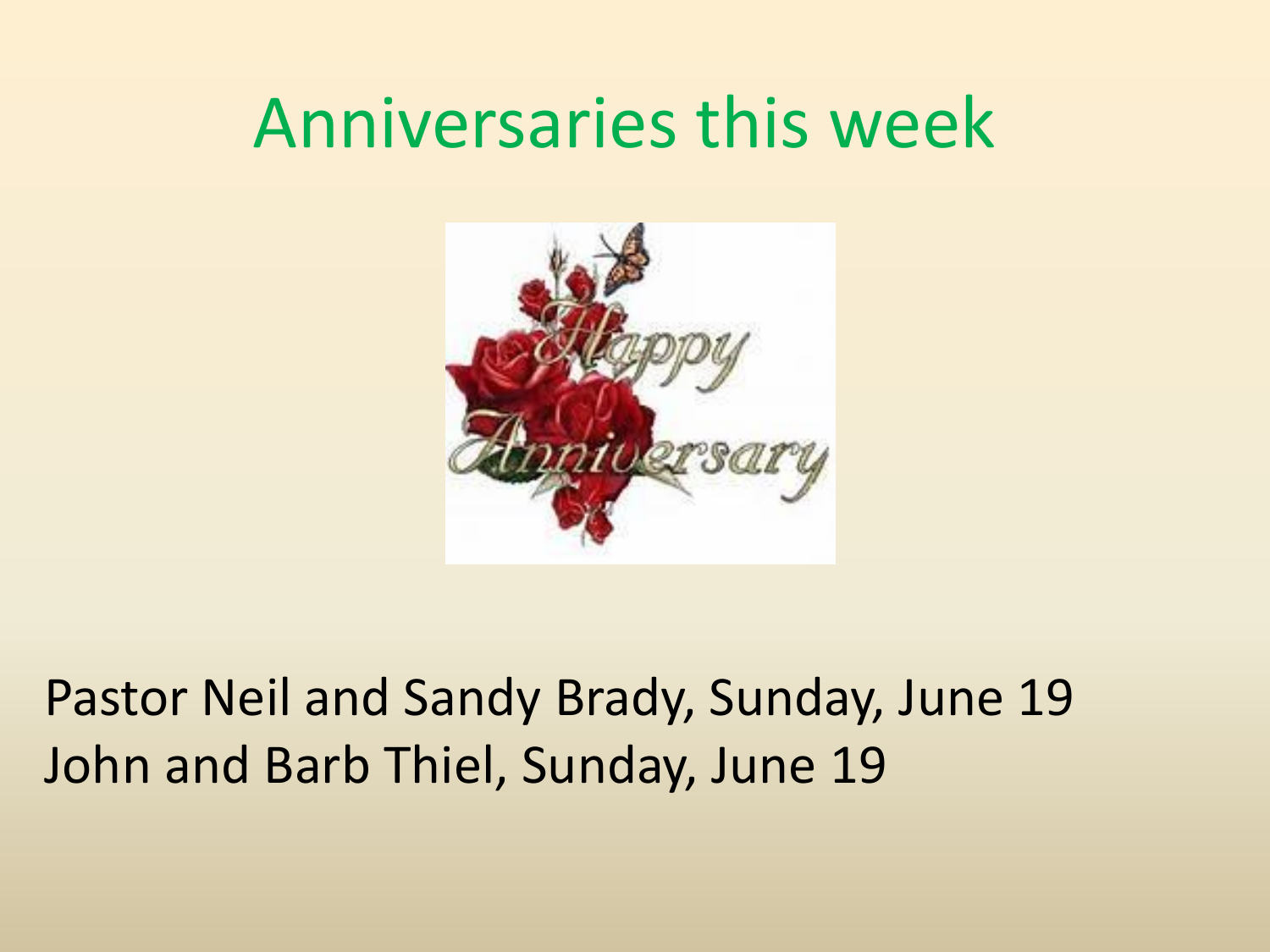# Scrip program is happening



If you are in need of some script cards please contact Karen Jorgenson or Lorene Crigier. They will be more than glad to help you out. This program provides funds to help with maintenance at Peace.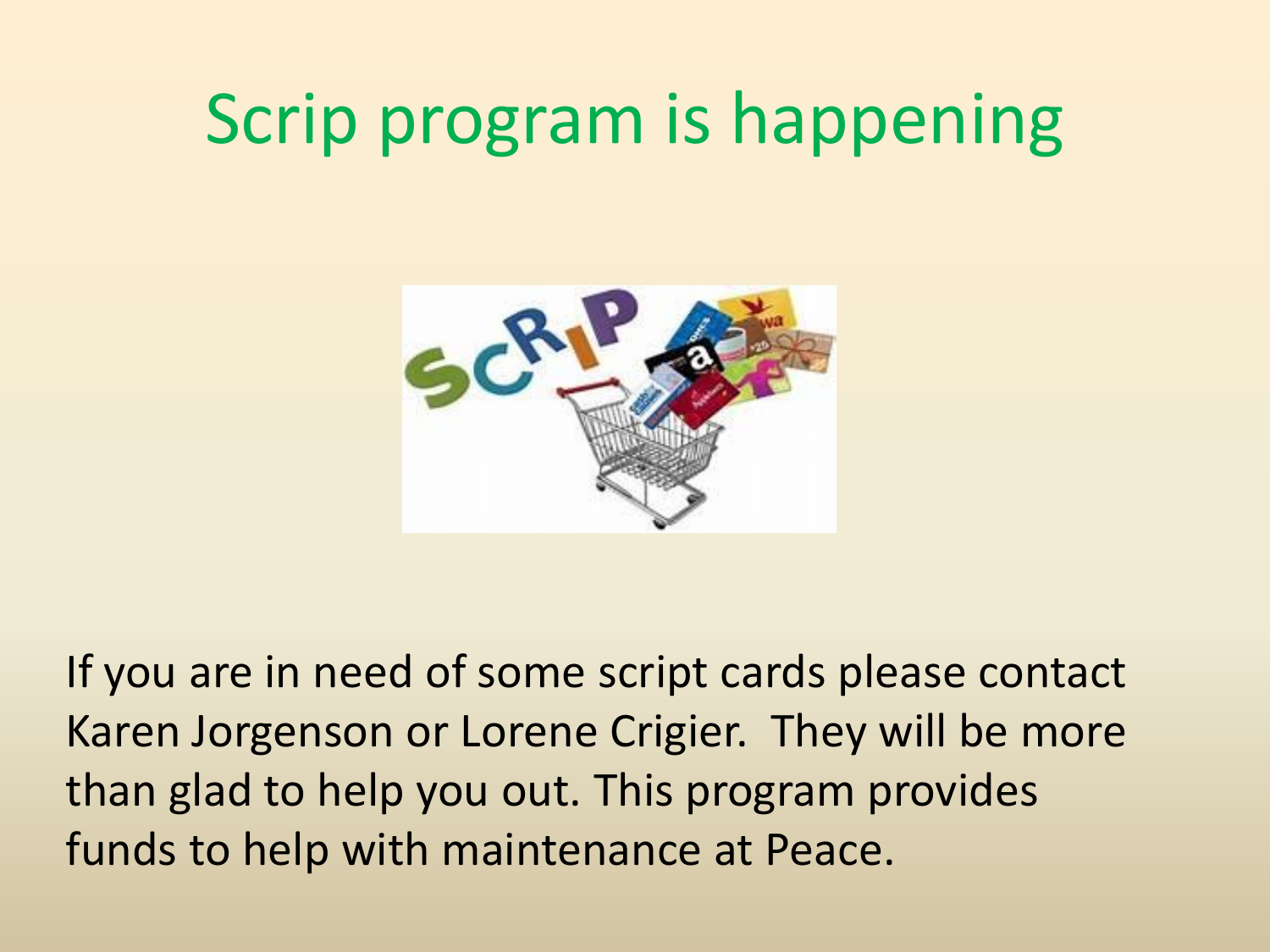# Tidings of Peace



If you have an article or a picture for the church's news letter *The Tidings of Peace* please Email it to Barb Myckowiak and she will put it in *The Tidings of Peace*.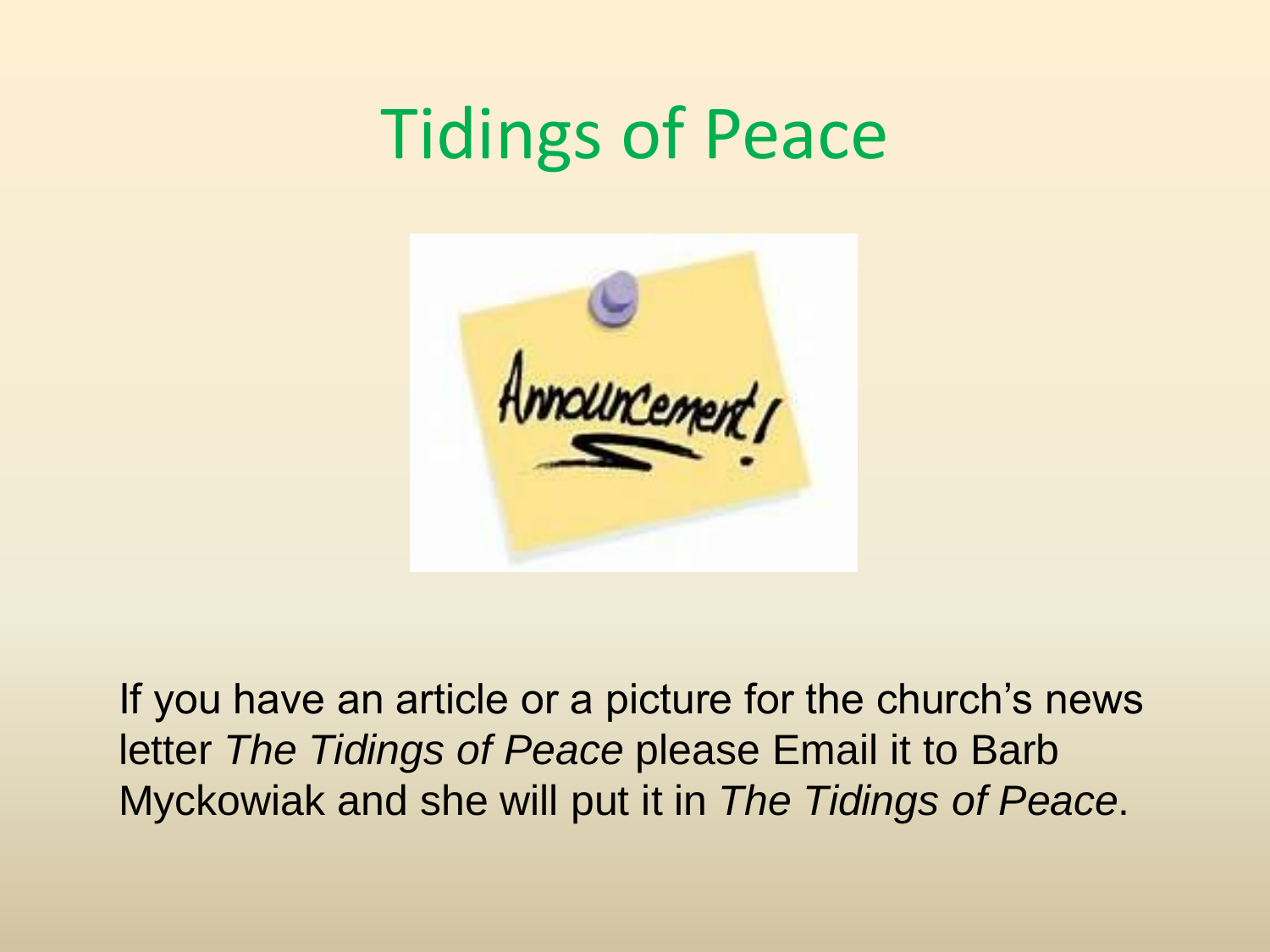



If you or anyone you know are in need of some prayers please let the church office know so that we can put them in the weekly **Prayers of Peace**.

We ask all members of Peace to please help us with this ministry. All you need to do is include these people in your prayers as you pray. Thank you for helping out in this ministry.